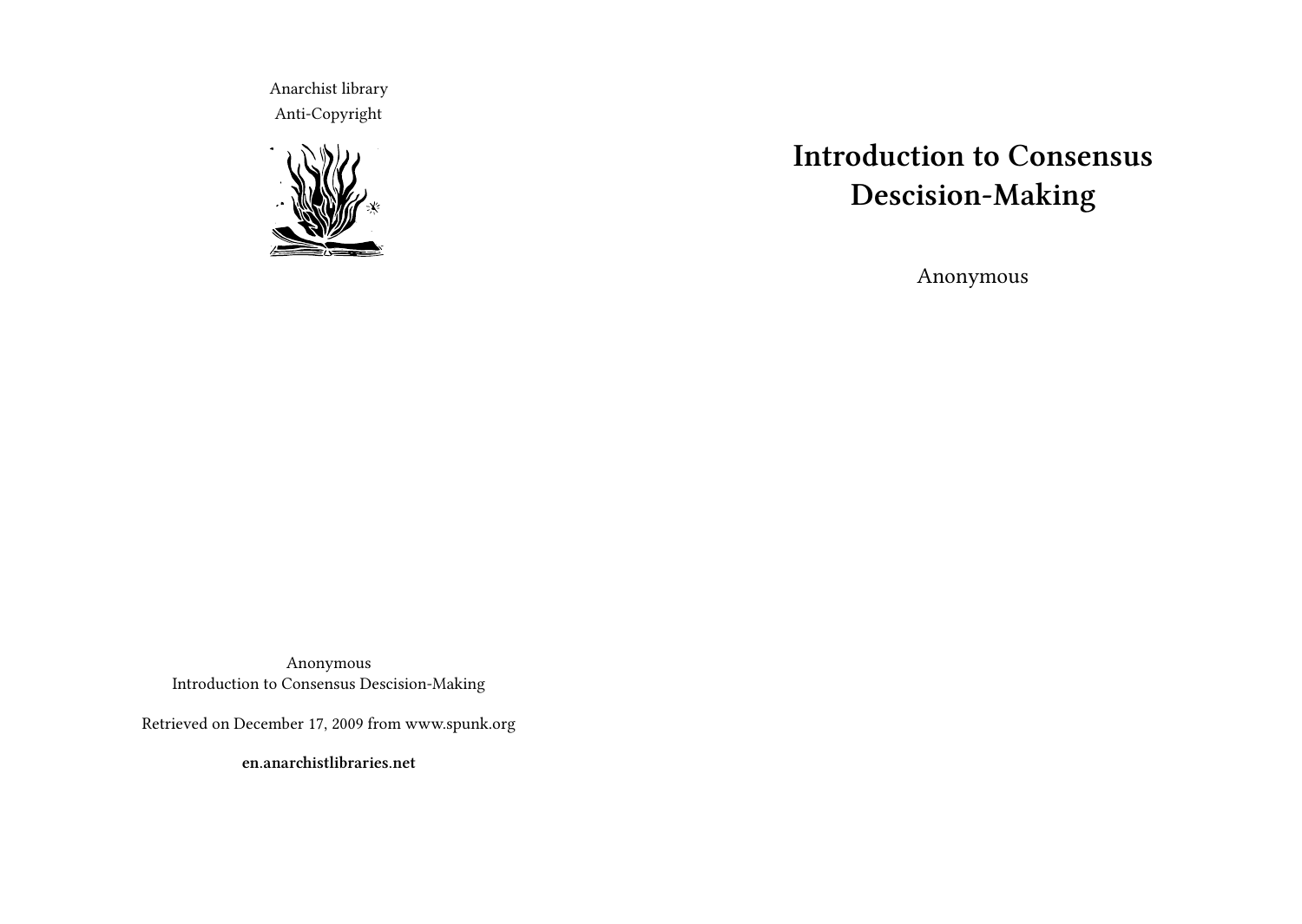### **Timekeeper**

The timekeepers job, when time is limited, is to ensure that people remain aware of how much time is passing discussing each item.

### **Peacekeeper**

Peacekeepers function not only during meetings, but whenever the group is active. Their role is to keep order and prevent crises. They defuse potential violence from outside the group or within it.

### **Notestaker**

The notestaker takes notes and ensures that they are presented to the group for checking. "This should be the person who monopolizes the conversation most"

### **Coordinator**

Coordinators act as a switchboard — they keep track of what is being done, who is doing it and what needs to be done. "It is a marvelous opportunity to make mistakes and learn to take criticism." Coordinators should switch roles often.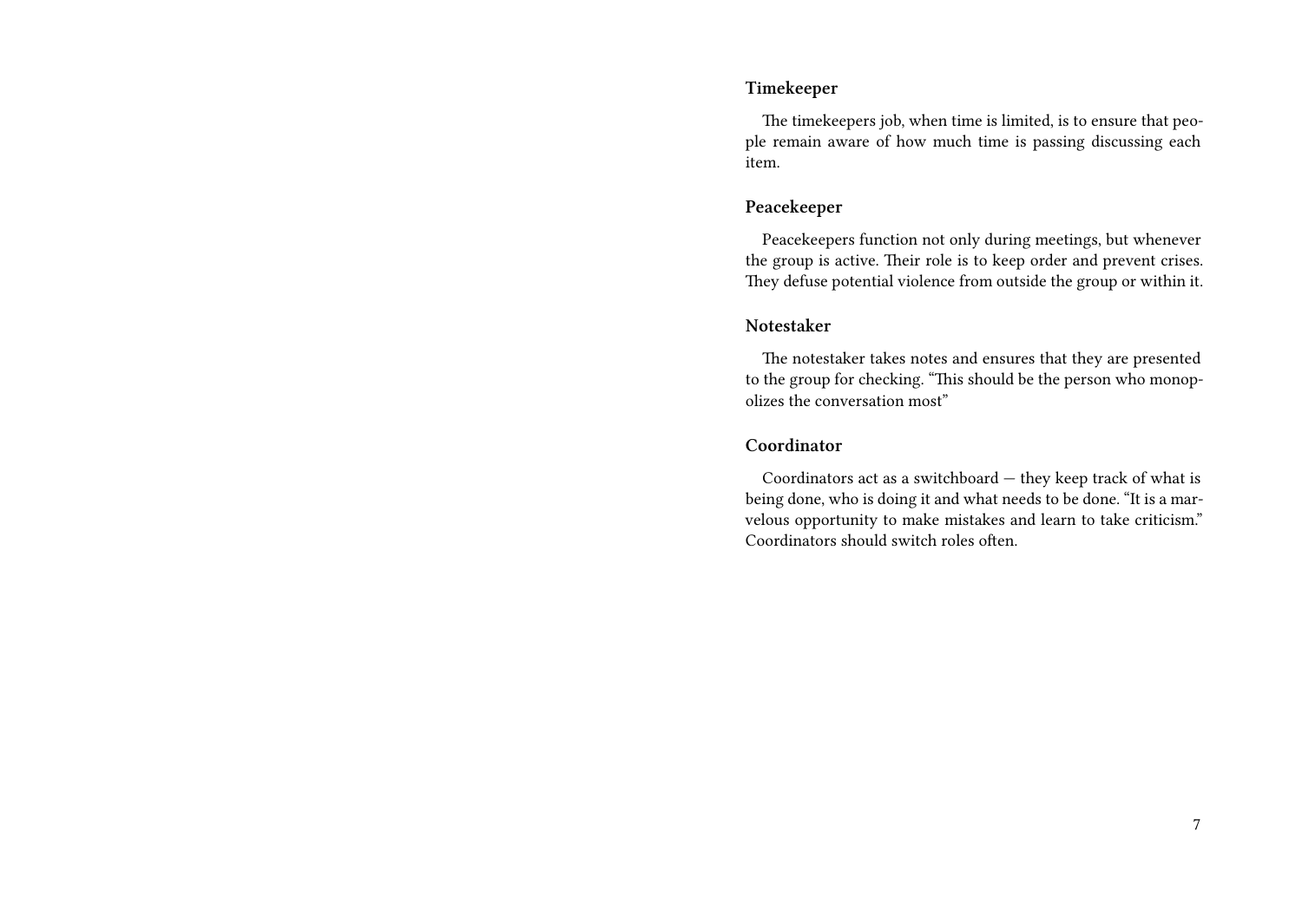of saying "I am categorically against it", you say "I am concerned about it, because…" Voicing concerns allows the proposal to be modified to meet those proposals.

If a person feels their concerns cannot be met, and the group is enthusiastic, they can "stand aside", and simply not participate in that part of the group.

If they have **strong** objections to a proposal that affects them, they can *block* the proposal. Blocks are used rarely and carefully. But the block gives each individual ultimate power to influence decisions that affect her/him. If someone feels strongly enough about something to block it, they are probably aware of factors the group should consider more carefully.

Consensus takes time. Its also fails to work well in large groups, simply because there isn't time to hear everyone. It also can't deal with dualist questions imposed from outside the community.

### **Roles within a consensus based group (names from Starhawk)**

#### **The Facilitator**

The facilitator observes the content of talk in a meeting. They keep the meeting focused and moving. Commonly people will drift off the subject under discussion and begin talking about something else. The facilitator reminds them what the subject is, and if necessary arranges for later discussion of new issues raised.

From time to time the facilitator may summarize what has been said so far, and what has been decided as relevant.

The facilitator calls on people to speak. It is their job to ensure that everyone has the chance to state their concerns.

The facilitator should be neutral on the subject being discussed. If they hold strong views, another facilitator can be chosen for that topic.

#### 6

## **Contents**

| Roles within a consensus based group (names from                      |  |
|-----------------------------------------------------------------------|--|
| Starhawk) $\ldots \ldots \ldots \ldots \ldots \ldots \ldots \ldots 6$ |  |
| The Facilitator $\ldots \ldots \ldots \ldots \ldots \ldots \ldots$    |  |
|                                                                       |  |
|                                                                       |  |
|                                                                       |  |
|                                                                       |  |